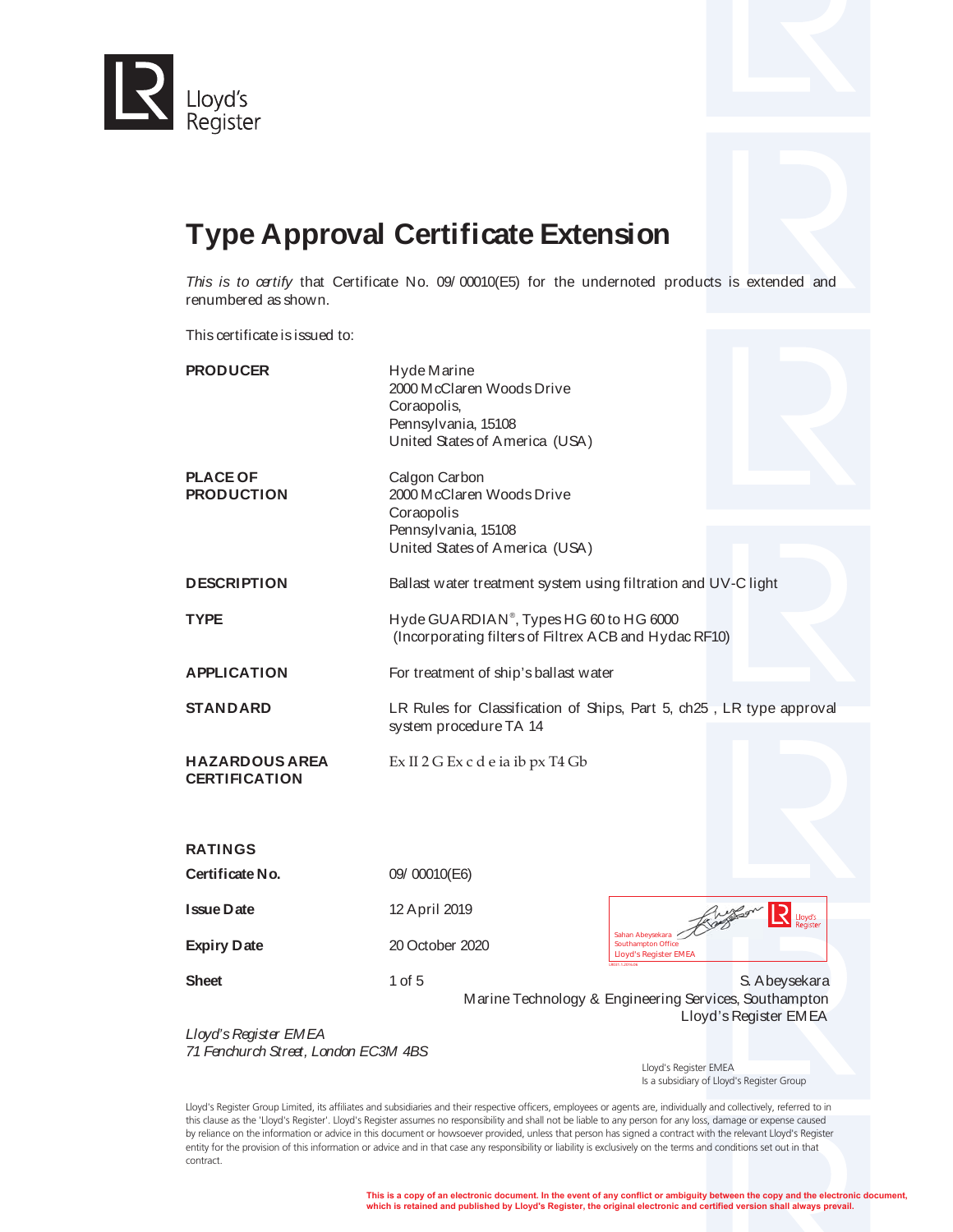

### **Filtrex ACB**

| Model         | <b>Flow rate</b>     | <b>Filter</b> unit      | UV unit           |
|---------------|----------------------|-------------------------|-------------------|
|               | (m <sup>3</sup> /hr) |                         |                   |
| HG 602        | 60                   | ACB-906-100             | 080420 or 0806    |
| <b>HG 100</b> | 100                  | ACB-910-150             | 160620            |
| <b>HG 150</b> | 150                  | ACB-915-150             | 160620            |
| HG 250        | 250                  | ACB-935-200             | 160635 or 1608    |
| HG 300        | 300                  | ACB-945-200             | 160835            |
| HG 350        | 350                  | ACB-955-250             | 161235 or 2012    |
| HG 450        | 450                  | ACB-955-250             | 161235 or 2012    |
| HG 500        | 500                  | ACB-955-250             | 201235            |
| HG 600        | 600                  | ACB-985-300             | 201235            |
| <b>HG700</b>  | 700                  | ACB-985-300             | 201835            |
| <b>HG 800</b> | 800                  | ACB-999-350             | 201835            |
| HG 900        | 900                  | ACB-999-350             | 201835            |
| HG 1000       | 1000                 | ACB-999-350             | 201835            |
| HG 1250       | 1250                 | ACB-9100-400            | 201850            |
| HG 1500       | 1500                 | $2 \times ACB-985-300$  | 201850            |
| HG 1600       | 1600                 | $2 \times ACB-999-350$  | $201835 \times 2$ |
| HG 2000       | 2000                 | $2 \times ACB-999-350$  | $201835 \times 2$ |
| HG 2500       | 2500                 | $2 \times ACB-9100-400$ | $201850 \times 2$ |
| HG 3000       | 3000                 | $3 \times ACB-999-350$  | $201850 \times 2$ |
| HG 4000       | 4000                 | 4 x ACB-999-350         | $201850 \times 3$ |
| HG 5000       | 5000                 | $5 \times ACB-999-350$  | $201850 \times 4$ |
| HG 6000       | 6000                 | $6 \times ACB-999-350$  | $201850 \times 4$ |
|               |                      |                         |                   |



**Filters:** 

Filtration grade  $(\mu m)$ : 30

**Certificate No.** 09/ 00010(E6) **Issue Date** 12 April 2019 **Expiry Date** 20 October 2020

 $R_{\text{Doyd's}}$ Southampton Office<br>Lloyd's Register EMEA Sahan Abeysekara Southampton Office**Lloyd's Register EMEA**

**Sheet** 2 of 5 2 of 5 S. Abeysekara Marine Technology & Engineering Services, Southampton Lloyd's Register EMEA

*Lloyd's Register EMEA 71 Fenchurch Street, London EC3M 4BS*

 Lloyd's Register EMEA Is a subsidiary of Lloyd's Register Group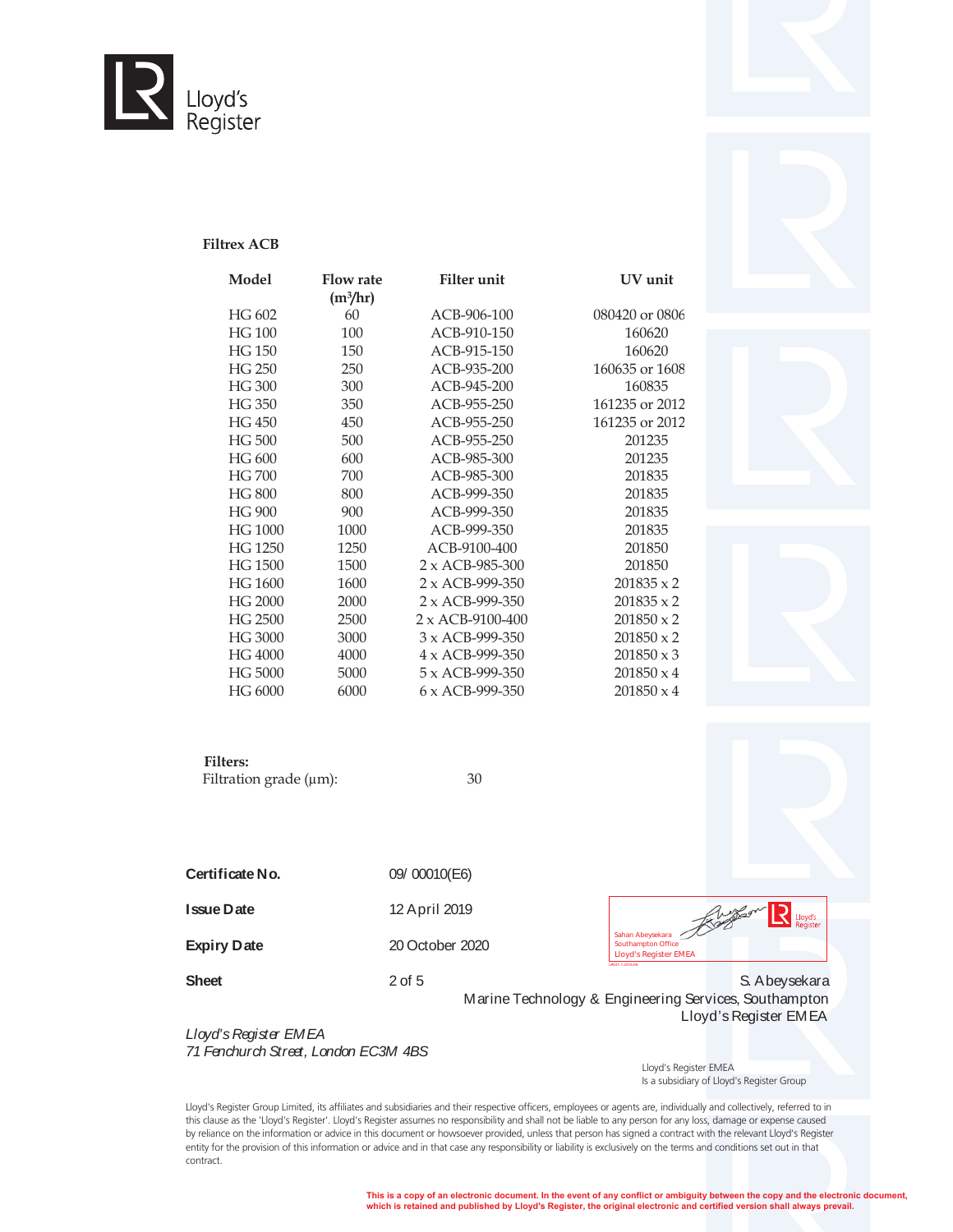

## **Hydac RF10**

| Model         | <b>Flow rate</b>     | <b>Filter</b> unit | UV unit           |
|---------------|----------------------|--------------------|-------------------|
|               | (m <sup>3</sup> /hr) |                    |                   |
| HG 60         | 60                   | RF10-10            | 080420 or 080620  |
| <b>HG 100</b> | 100                  | RF10-10            | 160620            |
| <b>HG 150</b> | 150                  | RF10-20            | 160620            |
| HG 250        | 250                  | RF10-20            | 160635 or 160835  |
| HG 300        | 300                  | RF10-25            | 160835            |
| HG 350        | 350                  | RF10-25            | 161235 or 201235  |
| HG 450        | 450                  | RF10-25            | 161235 or 201235  |
| HG 500        | 500                  | RF10-25            | 201235            |
| HG 600        | 600                  | RF10-30            | 201235            |
| HG 700        | 700                  | RF10-30            | 201835            |
| HG 800        | 800                  | RF10-35            | 201835            |
| HG 900        | 900                  | RF10-35            | 201835            |
| HG 1000       | 1000                 | RF10-35            | 201835            |
| HG 1250       | 1250                 | RF10-40            | 201850            |
| HG 1500       | 1500                 | RF10-40            | 201850            |
| HG 1600       | 1600                 | RF10-50            | $201835 \times 2$ |
| HG 2000       | 2000                 | RF10-50            | $201835 \times 2$ |
| HG 2500       | 2500                 | RF10-60            | $201850 \times 2$ |
| HG 3000       | 3000                 | RF10-60            | $201850 \times 2$ |
| HG 4000       | 4000                 | $2 \times$ RF10-50 | $201850 \times 3$ |
| HG 5000       | 5000                 | $2 \times$ RF10-60 | $201850 \times 4$ |
| HG 6000       | 6000                 | $2 \times$ RF10-60 | $201850 \times 4$ |



#### **Filters:**

Filtration grade  $(\mu m)$ : 40

**Certificate No.** 09/ 00010(E6) **Issue Date** 12 April 2019 **Expiry Date** 20 October 2020 LR031.1.2016.06 **Lloyd's Register EMEA** Sahan Abeysekara Southampton Office

 $R_{\text{Doyd's}}$ 

**Sheet** 3 of 5 3 3 of 5 S. Abeysekara Marine Technology & Engineering Services, Southampton Lloyd's Register EMEA

*Lloyd's Register EMEA 71 Fenchurch Street, London EC3M 4BS*

 Lloyd's Register EMEA Is a subsidiary of Lloyd's Register Group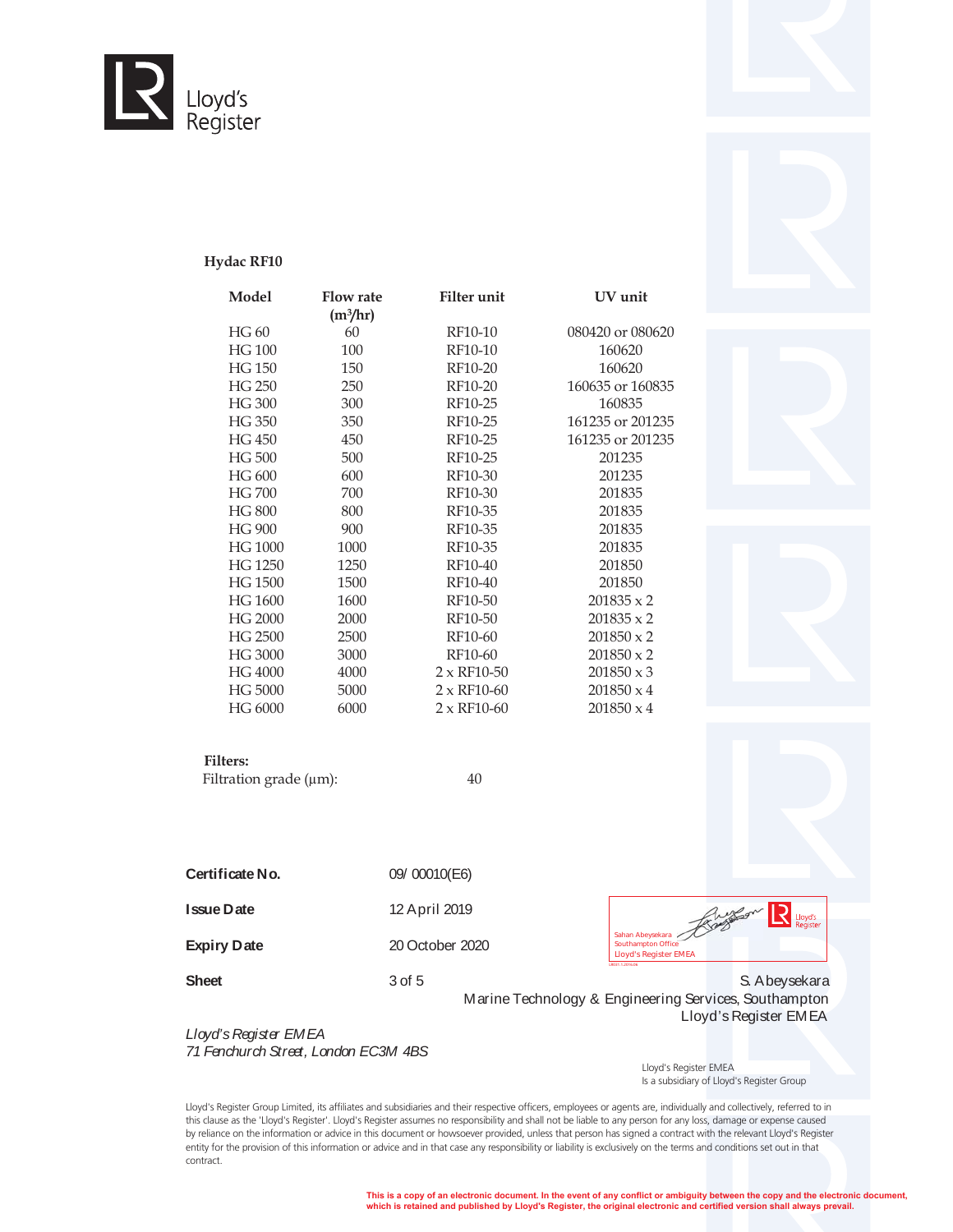



#### **UV-C Light Source (Medium Pressure):**

Max. water temperature (°C): 80

| Size of chamber (inch):    | $8,16 \& 20$        |
|----------------------------|---------------------|
| Number of lamps:           | $4, 6, 8, 12 \& 18$ |
| Lamp power (kW):           | 2,3.5 & 5           |
| Max. water pressure (bar): | 10                  |

**OTHER CONDITIONS** The intended installation location of the Hyde GUARDIAN<sup>®</sup> BWTS models onboard ship is to be suitable and in compliance with the requirements for such location. Its connection into the ship's system, including the electrical system, is to be shown on the ship's plans to be submitted for approval.

> In addition, proposed installation of equipment in explosive gas atmospheres is to be of a type providing protection meeting the specific hazardous area requirements.

> Components of Hyde GUARDIAN<sup>®</sup> BWTS outside the scope of supply from Hyde Marine, Pennsylvania, 15108 (USA) are to be of type complying with Lloyd's Register Rules for Ships Part 5 and part 6 and submitted for approval prior to installation.

The maximum treated rated capacity (TRC) of each Hyde GUARDIAN<sup>®</sup> BWTS models are not to be exceeded. In the use of parallel UV reactors, flow is to be arranging as such not to exceed the TRC of the unit concern.

Installation survey and commissioning is to be conducted for each installation on-board ship in accordance with IMO Res.

**Certificate No.** 09/ 00010(E6)

**Issue Date** 12 April 2019

**Expiry Date** 20 October 2020

|                              |  | Lloyd's<br>Register |
|------------------------------|--|---------------------|
| Sahan Abeysekara             |  |                     |
| Southampton Office           |  |                     |
| <b>Lloyd's Register EMEA</b> |  |                     |

**Sheet** 4 of 5 4 of 5 S. Abeysekara Marine Technology & Engineering Services, Southampton Lloyd's Register EMEA

LR031.1.2016.06

*Lloyd's Register EMEA 71 Fenchurch Street, London EC3M 4BS*

 Lloyd's Register EMEA Is a subsidiary of Lloyd's Register Group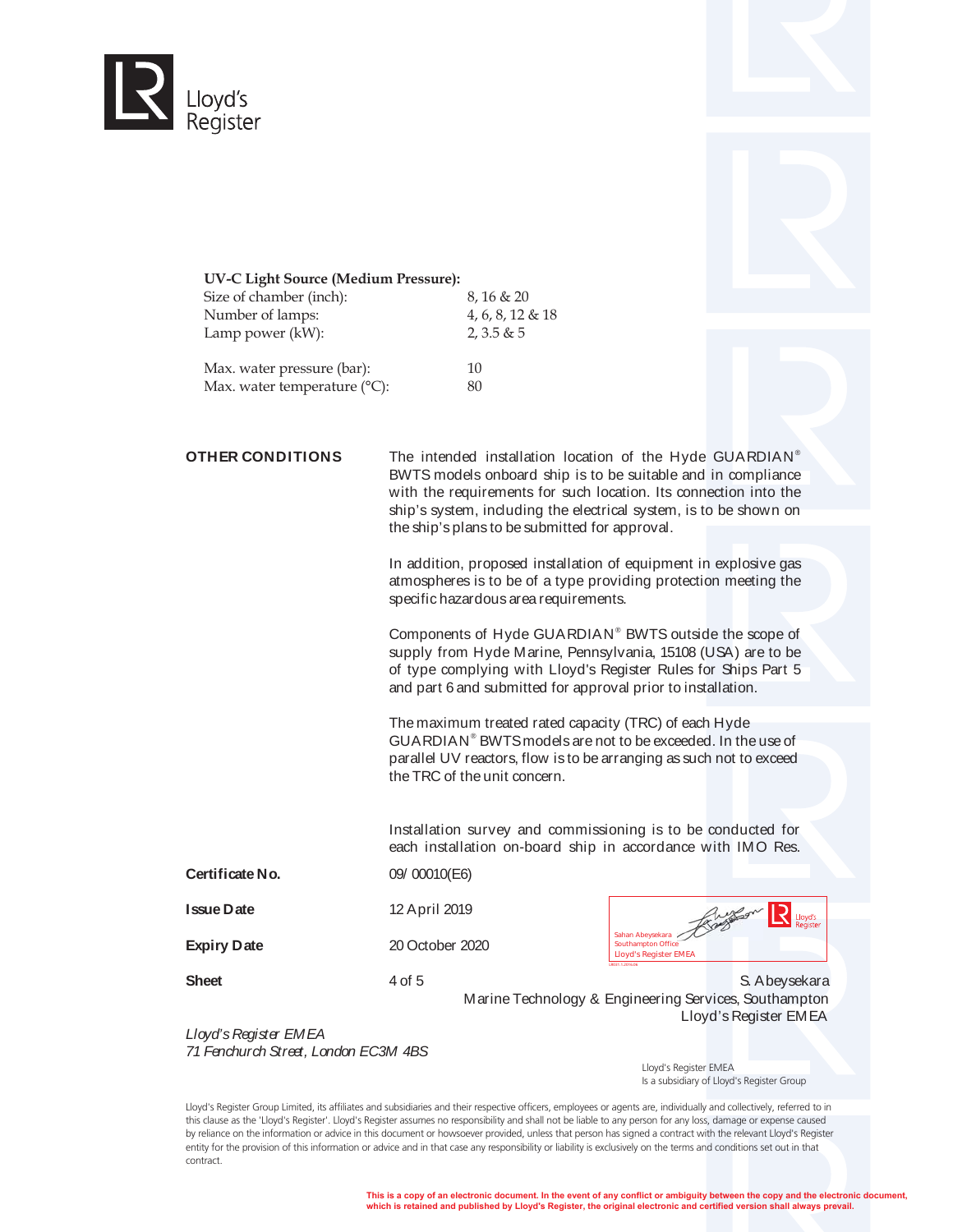

MEPC.174(58) Section 8 and Lloyd's Register specific survey requirements.

*''This Certificate is not valid for equipment, the design, ratings or operating parameters of which have been varied from the specimen tested. The manufacturer should notify Lloyd's Register EMEA of any modification or changes to the equipment in order to obtain a valid certificate.''*

*The attached Design Appraisal Document No.* 09/ 00010(E6) *and its supplementary Type Approval Terms and Conditions form part of this Certificate.*

All other details remain as the previous Certificate No. 09/ 00010(E5) to which this extension should be attached.

**Certificate No.** 09/ 00010(E6)

**Issue Date** 12 April 2019

**Expiry Date** 20 October 2020

 $\mathbf{R}$  Lloyd's Sahan Abeysekara Southampton Office**Lloyd's Register EMEA** LR031.1.2016.06

**Sheet** 5 of 5 S. Abeysekara Marine Technology & Engineering Services, Southampton Lloyd's Register EMEA

*Lloyd's Register EMEA 71 Fenchurch Street, London EC3M 4BS*

 Lloyd's Register EMEA Is a subsidiary of Lloyd's Register Group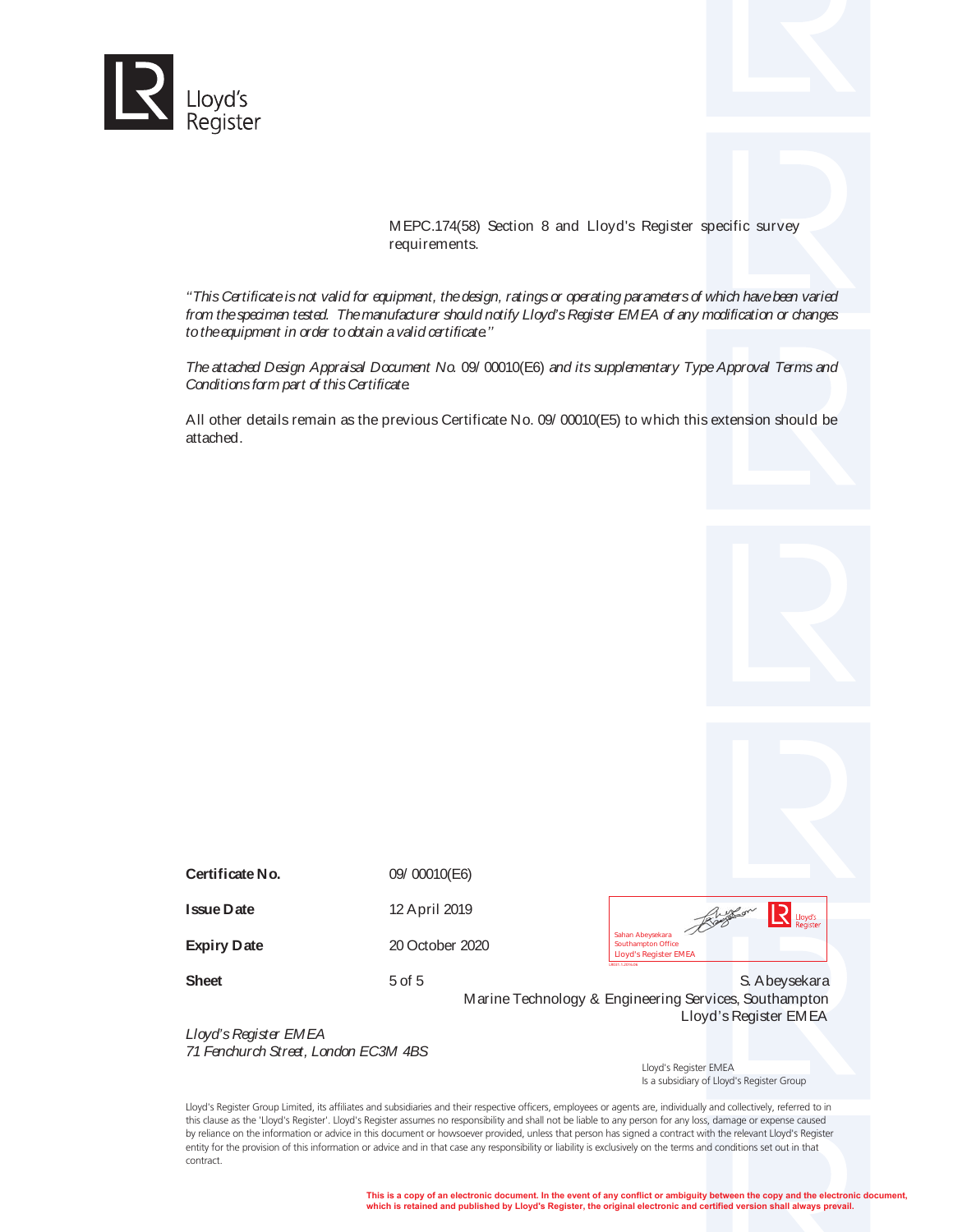

# **Lloyd's Register EMEA (Southampton)**

*Marine & Offshore UK&I Lloyd's Register Global Technology Centre, Southampton Boldridge Coffshore UK&I*<br>Lloyd's *Lloyd's Register Global Technology Centre, Sout*<br>Register *Boldrewood Innovation Campus, Burgess Road, Southampton, SO16 7QF Telephone +44 330 414 1000 Email tass@lr.org*

| Page            |  |  |  |
|-----------------|--|--|--|
| 1 of 2          |  |  |  |
| Document number |  |  |  |
| 09/00010(E6)    |  |  |  |
| Issue number    |  |  |  |
| 1               |  |  |  |
|                 |  |  |  |
|                 |  |  |  |
|                 |  |  |  |
|                 |  |  |  |

# **DESIGN APPRAISAL DOCUMENT**

| Date              | Ouote this reference on all future communications |  |  |
|-------------------|---------------------------------------------------|--|--|
| 2019<br><b>**</b> | WP35637276<br>'TA/SA/<br>'FNGZ                    |  |  |

# **LLOYD'S REGISTER TYPE APPROVAL SYSTEM, 2002. Issued to: HYDE MARINE for: HYDE GUARDIAN® BALLAST WATER TREATMENT SYSTEM TYPE APPROVAL CERTIFICATE No. 09/00010(E5)**

The undernoted documents have been reviewed for compliance with the requirements of the Lloyd's Register Type Approval System, 2002 and this Design Appraisal Document forms part of the Certificate.

### **APPROVAL DOCUMENTATION**

| Request form                                                                 | 02-Dec-2013      |
|------------------------------------------------------------------------------|------------------|
| Hyde Marine drawing no. E5868-00, rev. J                                     | undated          |
| Hyde Marine drawing no. E5868.1, rev. A                                      | undated          |
| Hyde Marine drawing no. E5868.3, rev. A                                      | undated          |
| Hyde Guardian Ballast Water Treatment System, Operation and Maintenance      |                  |
| Manual, CGS Manual Iss. 1                                                    | undated          |
| Hyde Guardian Filter Service and Maintenance Manual                          | undated          |
| Hyde marine In Line UV System Operations and Maintenance Manual, Version 2.0 | <b>July 2008</b> |
| Hyde Guardian Electrical Components by Location                              | undated          |
| Hyde Marine email                                                            | 08 Apr 2009      |
| Hyde Marine letter                                                           | 07 Apr 2009      |
| Hyde Marine letter, re additional filter housings                            | 23-Dec-2010      |
| Hyde Marine letter, re filter scaling                                        | 23-Dec-2010      |
| Hyde GUARDIAN Ballast Water Treatment System                                 | undated          |
| LR Design Appraisal Document no. BDSO 182595, Issue 1                        | 22-Mar-2011      |
| Drawings and documents as listed on above LR Design Appraisal Document       |                  |
| Hyde Marine drawings HG-300S Gen II Control Cabinet Fab Rev A                | Mar 2013         |
| Hyde Marine drawings HG-300S Gen II Power Cabinet Fab Rev A                  | Mar 2013         |
| Hyde Marine drawings HG-300S Gen II Elect System Fab Rev A                   | Mar 2013         |
| Software Quality Plan QP270 Rev 1                                            | <b>Undated</b>   |
| Scheduled drawing list of ATEX critical components<br>Rev 6                  | Feb 2011         |
| Hyde Marine email, Filter maintenance manual                                 | 17 March 2014    |
| Hyde Marine email, Filter test results                                       | 19 August 2013   |
| Hyde Guardian Implementation matrix                                          | Undated          |
| Hyde Guardian component comparison                                           | Undated          |
| Reactor assembly drawings No G300514, G300539                                | Oct 2012         |
| System General Arrangement No G900391 rev A                                  | March 2013       |
| UV vessel general arrangement No G300585 rev A                               | March 2013       |
| UV vessel components No G300583 rev A                                        | March 2013       |
|                                                                              |                  |

# **TEST REPORTS**

Environmental acceptability evaluation of the Hyde Guardian Ballast water Treatment System as part of the Type Approval Process, Version 2 13 Feb 2009 Royal Netherlands institute for Sea Research (NIOZ) final report of the land-based

Lloyd's Register Group Limited, its affiliates and subsidiaries and their respective officers, employees or agents are, individually and collectively, referred to in this clause as the 'Lloyd's Register'. Lloyd's Register assumes no responsibility and shall not be liable to any person for any loss, damage or expense caused by reliance on the information or advice in this document or howsoever provided, unless that person has signed a contract with the relevant Lloyd's Register entity for the provision of this information or advice and in that case any responsibility or liability is exclusively on the terms and conditions set out in that contract.

**This is a copy of an electronic document. In the event of any conflict or ambiguity between the copy and the electronic document, which is retained and published by Lloyd's Register, the original electronic and certified version shall always prevail.**